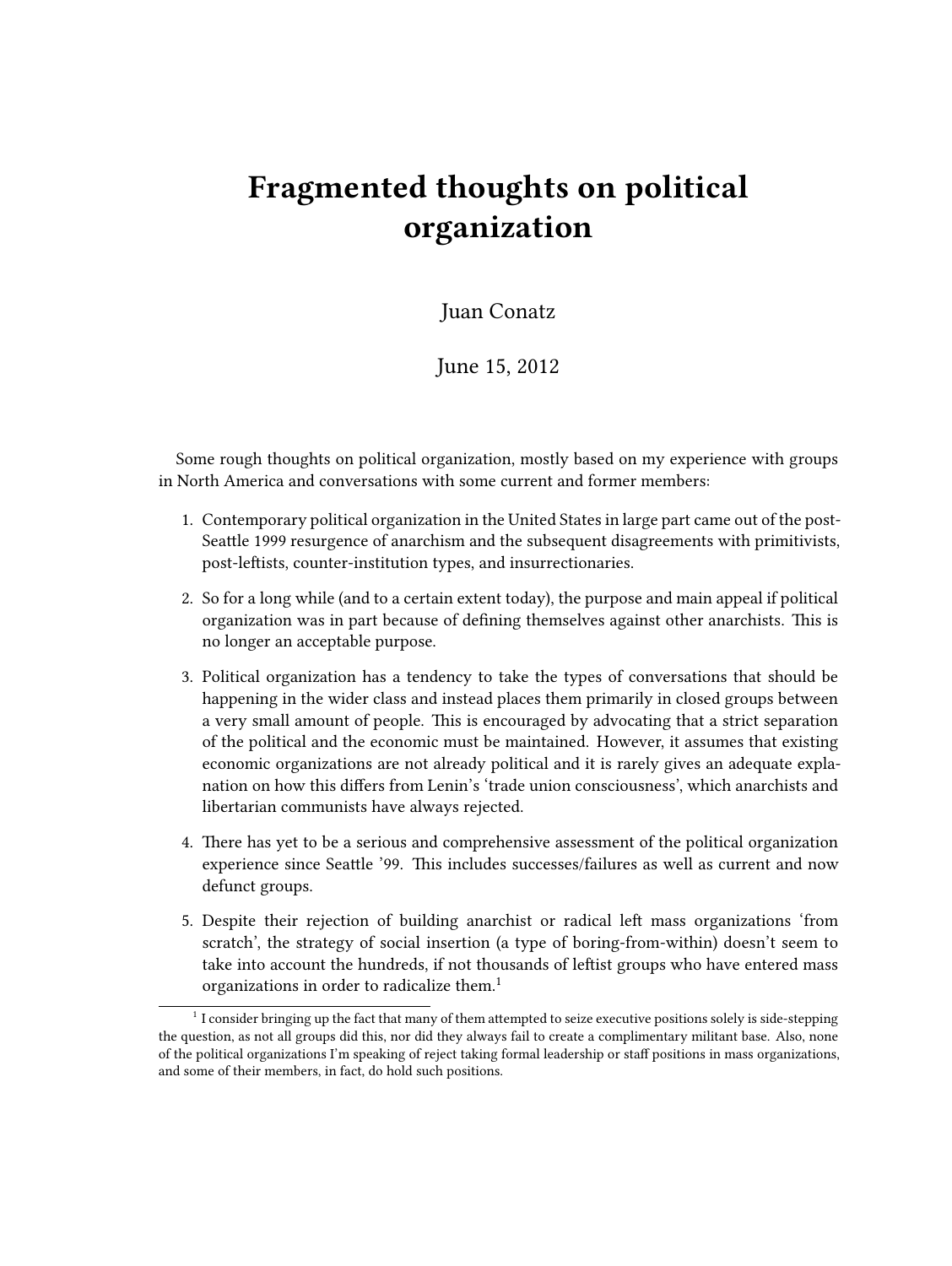- 6. The issue of formal VS informal as some sort of flagship identifier is nearly a false dichotomy, with some political organizations mostly being a listserv you pay dues to be on that occasionally sends out short statements of solidarity. Dwelling on whether something is 'formal' or 'informal' doesn't take into account if the something is worth doing at all.
- 7. Despite talk of 'theoretical and tactical unity', the actual projects members are involved in as a main activity includes the internal functions of the political organization itself, mainstream unions, the IWW, solidarity networks, Occupy, what amounts to internal reading groups, workers centers, co-operative projects, Food Not Bombs, etc. or…an extremely wide range for a relatively small group of people.
- 8. Branching off the lack of assessment on the experience of contemporary political organization, there is no formalized resource for passing down skills and knowledge. There are no trainings or documents that help members do the activity the groups say they exist for, nor any effort to make sure members get to trainings or have resources that do exist in other groups.
- 9. As there is no formalized way to pass down skills and knowledge, there is a huge gulf between older, more established individuals (mostly in major metro areas) and newer, younger and less established people (many in smaller cities, towns and isolated rural areas).
- 10. Often dominating the dialogue, agenda and concentration of the political organizations are those who speak mainly of theory and 'internal education'. The need for developing organizing skills and experience is secondary. This begs the question of what is a political organization VS what is a reading and discussion group.